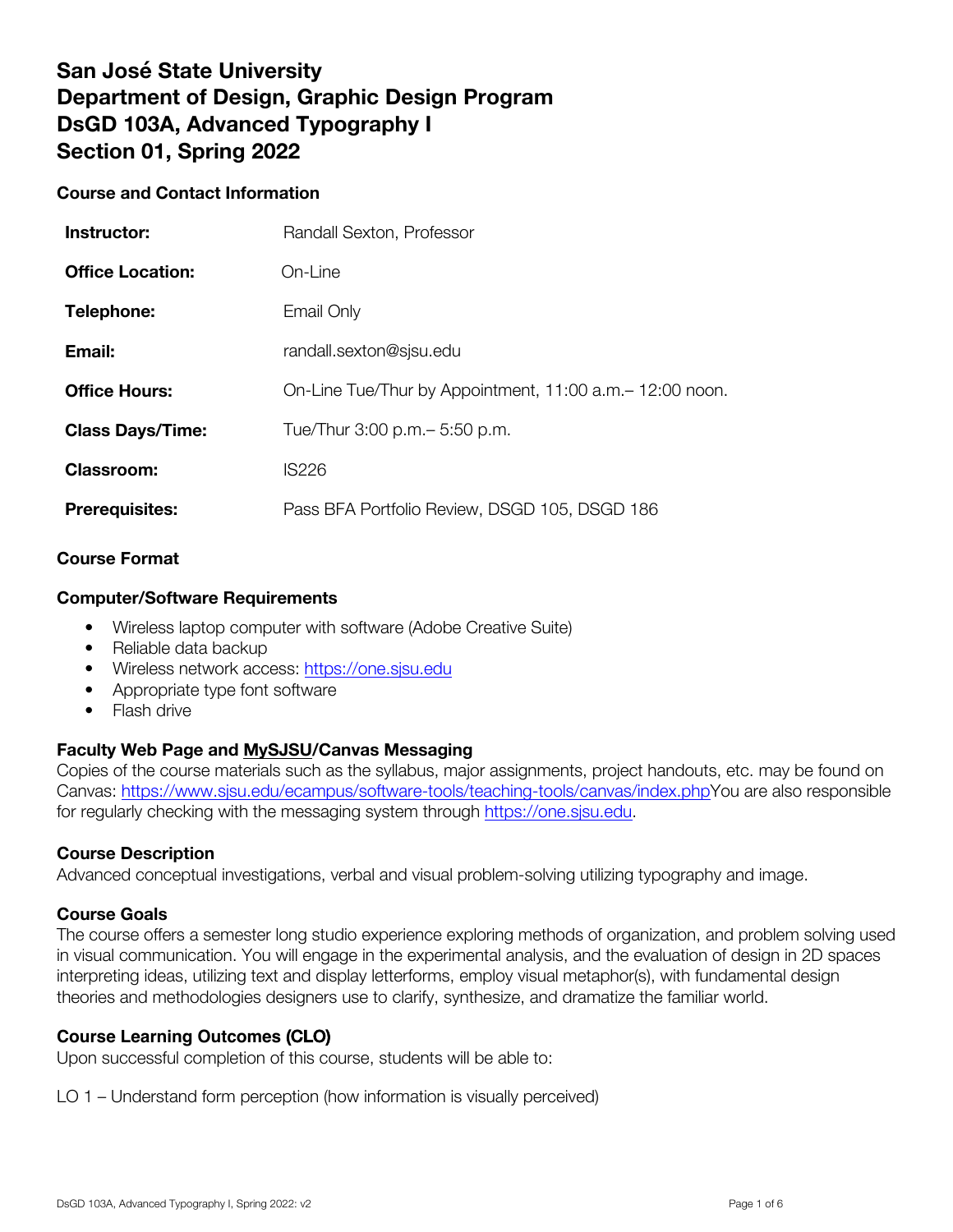- LO 2 Develop an awareness of aesthetic values (why things look good or bad, and how things can be improved)
- LO 3 Acquire knowledge and skills in processes of visual construction and visual translation, two and three-dimensional environments (how things are put together)
- LO 4 Develop critical judgment for work produced under the designer's direction (how things are crafted)
- LO 5 Develop an advanced visual research methodology to identify, analyze, define problems, and to synthesize complex variables into a satisfying solution (how to use creative design methods)
- LO 6 Develop an aptitude to distinguish relevance from voguish imitations
- LO 7 Develop a capacity to communicate concepts and requirements, verbally as well as visually

### **Recommended Readings**

The Elements of Typographic Style ISBN-13: 978-0881791327 ISBN-10: 0881791326

Typography: Macro and Micro aesthetics ISBN-13: 978-3721203486 ISBN-10: 3721203488

Graphic Design Processes: Universal to Unique ISBN-10: 0442008392 ISBN-13: 978-0442008390

### **Other/equipment/material**

- Always have your working digital files, and research and reference materials
- Digital color printer (capable of 13x19 output if practical)
- Clear push-pins
- Metal non-slip cutting rule (Schaedler precision rules also recommended)
- X-acto knife and #11 blades in dispenser/disposal unit
- Portable cutting surface (required for cutting in classrooms)
- Graphic arts adhesive (no spraying allowed in building)

### **Expenses** (this is not a course fee):

Estimated cost for semester supplies/materials is \$200 and will vary according to the individual.

### **Library Liaison**

The San Jose State University Library supports student access to information with in-person reference at the King Library Reference Desk and specialized support for Design online at: http://libguides.sjsu.edu/design/GraphicDesign.

### **Course Requirements and Assignments**

This is a studio-intensive course where two (2) assigned project, will address the graphic design program Learning Objectives: Critiques, work-in-progress discussions, and assigned project reviews form the basis for group discussions within this class. You will be encouraged to develop evaluative skills and articulate them in the critique format. You will also be challenged to determine goals and to make observations and decisions that result in concise, informative, and engaging visual statements.

Note: "Success in this course is based on the expectation that students will spend, for each unit of credit, a minimum of 45 hours over the length of the course (normally three hours per unit per week) for instruction,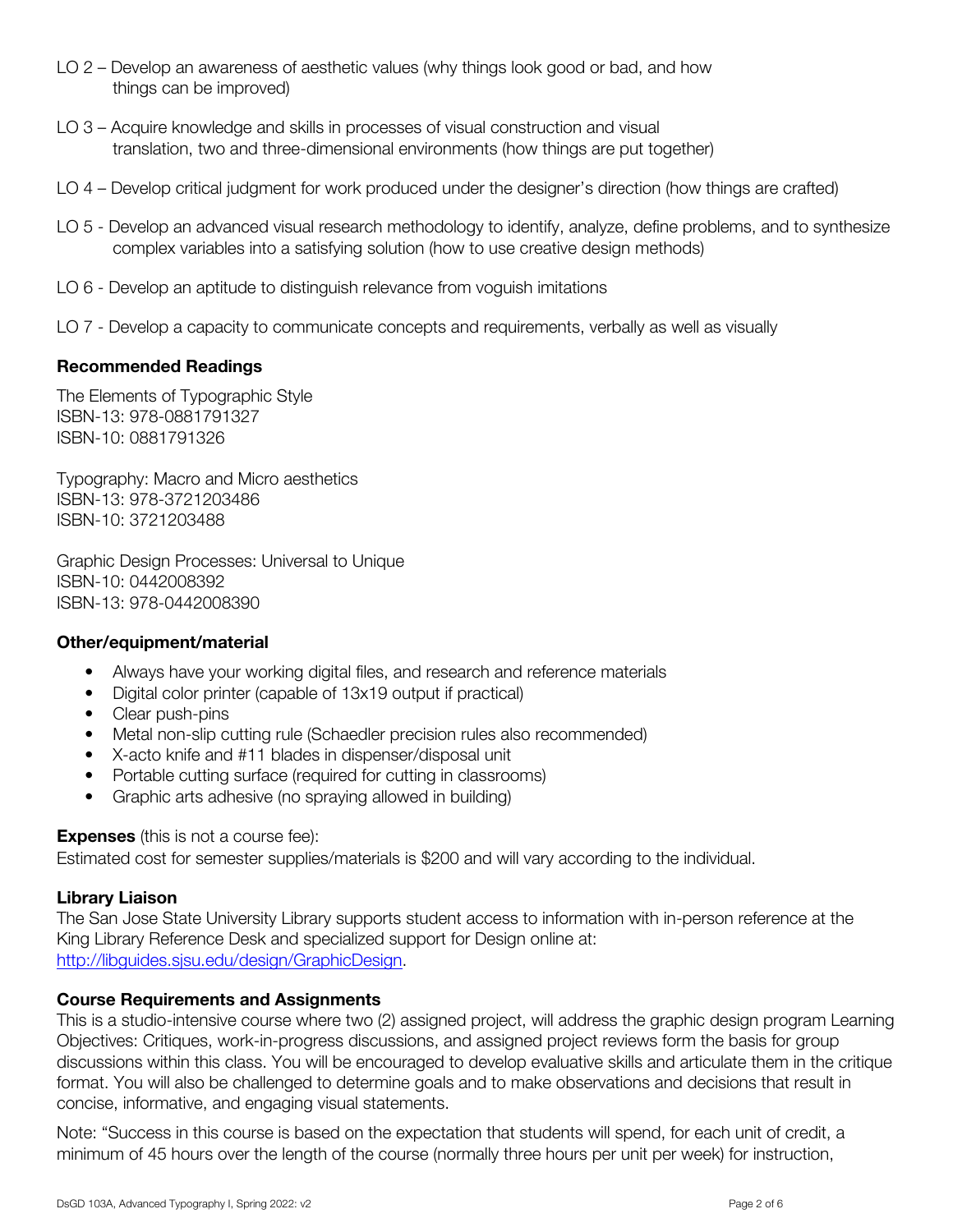preparation/studying, or course related activities, including but not limited to internships, labs, and clinical practica. Other course structures will have equivalent workload expectations as described in the syllabus."

All students in this course must participate in an end of the semester BFA review, date TBD.

# Grading Information

Participation Effect on Grading – Project grades will be assigned on a scale of 0 to 4, corresponding to the letter grades F to A as outlined in this document. On-time presentation of all preliminary roughs and final comps, as well as progress during in-class working sessions, will be noted towards participation and preparation, "on-time" means that work is on the wall or otherwise placed as requested prior to the start of any critique or presentation. The project and course performance will be evaluated according to the following components: Each project will be graded upon completion and assigned a letter grade according to the University policy—A through F. An incomplete will be granted to students with documented extenuating circumstances e.g. debilitating illness, family emergency etc. Bases for the grading are:

# **Problem Solving and Preparation Skills** - LO 1, 5, 6, 7

Planning, organizing, research and content gathering (message development), analysis, sketching and content integration.

# **Formgiving and Presentation Skills** - LO 2, 3, 4

Design exploration, development, and refinement. The synthesis of the elements, principles, and attributes of form into an effective, evocative product. The verbal/visual investigation of form and function includes the skill, dexterity, and attention to detail; the quality of line and form necessary for effective visual communication.

Project grades will be weighted according to the following percentages:

| <i>P</i> roject                  | 50% |
|----------------------------------|-----|
| $\cap$<br><b>DIACT</b><br>$\sim$ | 50% |

# Grading Scale

# A minus, A, A plus = Excellence  $(3.7–4.0)$

Student consistently delivers creative and high-quality work and demonstrates the ability to explore a wide range of alternative options as well as the ability to make intelligent and informed decisions on the final solution. Student is able to refine final solutions to instructor feedback. Student shows the ability to communicate ideas clearly and completely, both visually and verbally. Well-crafted and informed arguments that support design decisions. All projects are complete and on time. Student demonstrates a strong, engaged effort in work and in class. Student maintains at all times a positive attitude and commitment towards the profession, classmates, the instructor and their own development. Student participates in all regularly scheduled classes. Overall, student meets and exceeds the requirements of the course.

# B minus, B, B plus = Very good work  $(2.7-3.6)$

Student demonstrates an above average effort in all areas. Work is complete and demonstrates no craft or technical problem areas. Student shows the ability to communicate decent rationale for design decisions and demonstrates improvement in all areas of professional development as a designer. Student maintains a positive attitude and involvement in all coursework and class activities.

# C minus, C, C plus = Adequate, average work (1.7–2.6)

Student produces the minimum work required at an average quality level and provides basic explanations for design decisions. Student demonstrates a basic understanding of the principles presented in class and may have some craft and technical problem areas. Student demonstrates average participation in all regularly scheduled classes.

# D minus, D, D plus = Poor work and lack of effort (0.7–1.6)

Student produces the minimum work required at below average quality and demonstrates little understanding of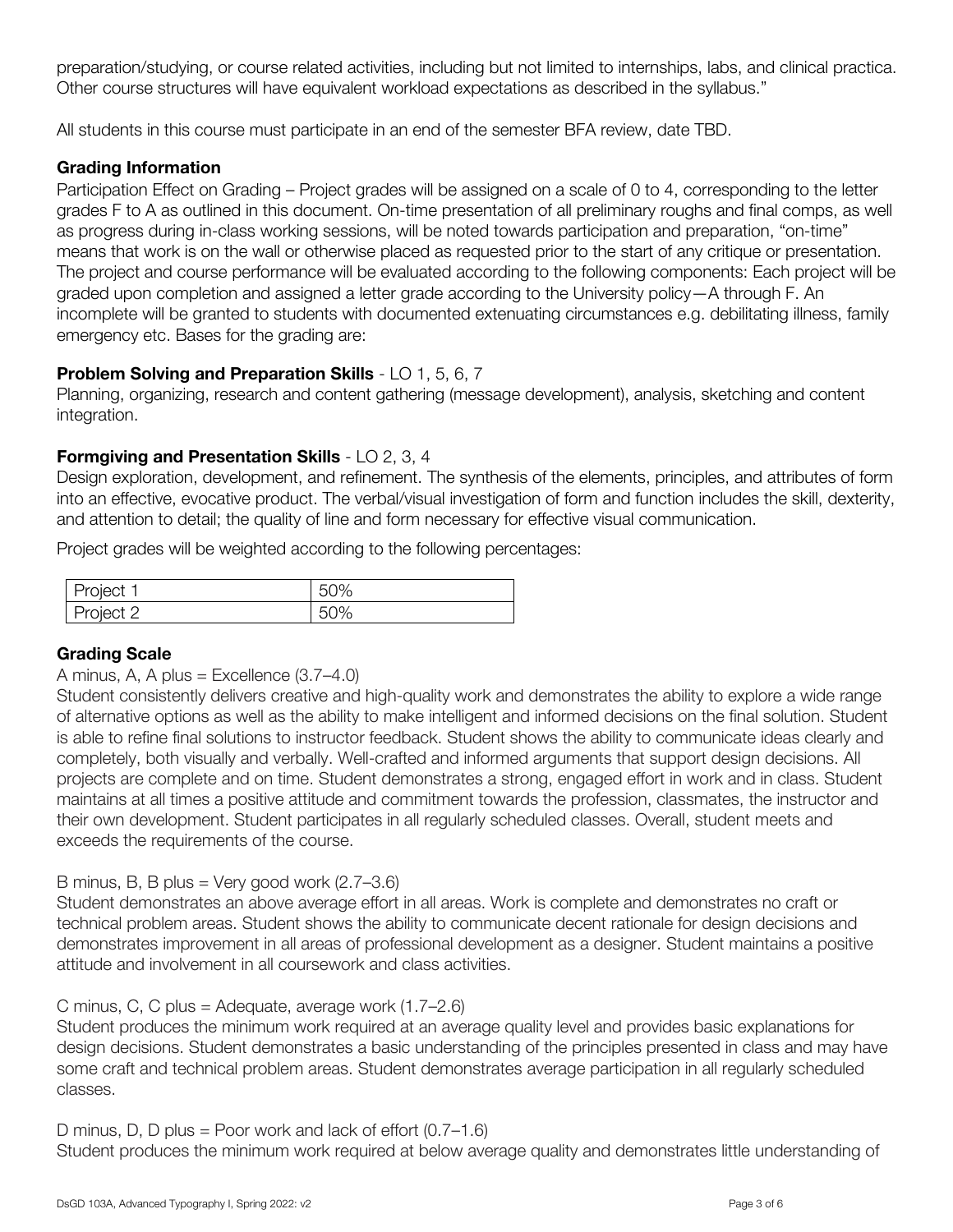the principles.

 $F =$  Failure to meet the course requirements (0.0–0.6)

Student demonstrates a lack of understanding of the basic principles discussed in class and is unable to convey creative and craft and technical ability as required. Student has little or no involvement in class discussions, repeatedly misses deadlines or critiques, and demonstrates little commitment to learning and their own development. Student shows little participation and/or is consistently late for class.



# Important Notes about Grading

All assignment are graded, therefore you should do your best on them or your course grade will be adversely affected.

It is essential to complete all projects because:

1) Each develops a skill necessary for successful completion of projects.

2) Missing a portion of these projects can lower your course grade substantially.

### **Deadlines**

No extensions will be given except in cases of documented emergencies, serious illness. If such a circumstance should arise, please contact the instructor as early as possible and be ready to provide documentation.

### Late Assignments

It is essential that you keep up with the course work and submit all assignments in a timely manner. Assignments will lose a full letter grade for each day late. Graded assignments more than 2 days late will not be accepted. In such cases, a grade of zero credit will be entered.

# Extra Credit

Out of general fairness to all students, there will be no opportunities for extra credit projects given in this class.

# Session/Classroom Protocol

This course is an essential component of your curriculum at SJSU. We have a good amount of work to complete this semester, so in order to professionally and effectively deliver the curriculum it is necessary to establish some ground rules. Students are expected to read this syllabus thoroughly and to observe all of the regulations laid out below.

We are involved in a mutually beneficial communal learning experience, one that requires full attention and respectful behavior toward all members of the class. In order to maximize the learning experience, students are requested to observe the following etiquette guidelines:

- Students must take every step necessary to minimize distractions during zoom sessions.
- Always have in possession your working digital files.
- Students are expected to arrive on time and to remain in session(s) until the class is over or excused late arrival and/or early departure will be noted. If you have a prior engagement that requires you leave before the end of class, please inform the instructor before class.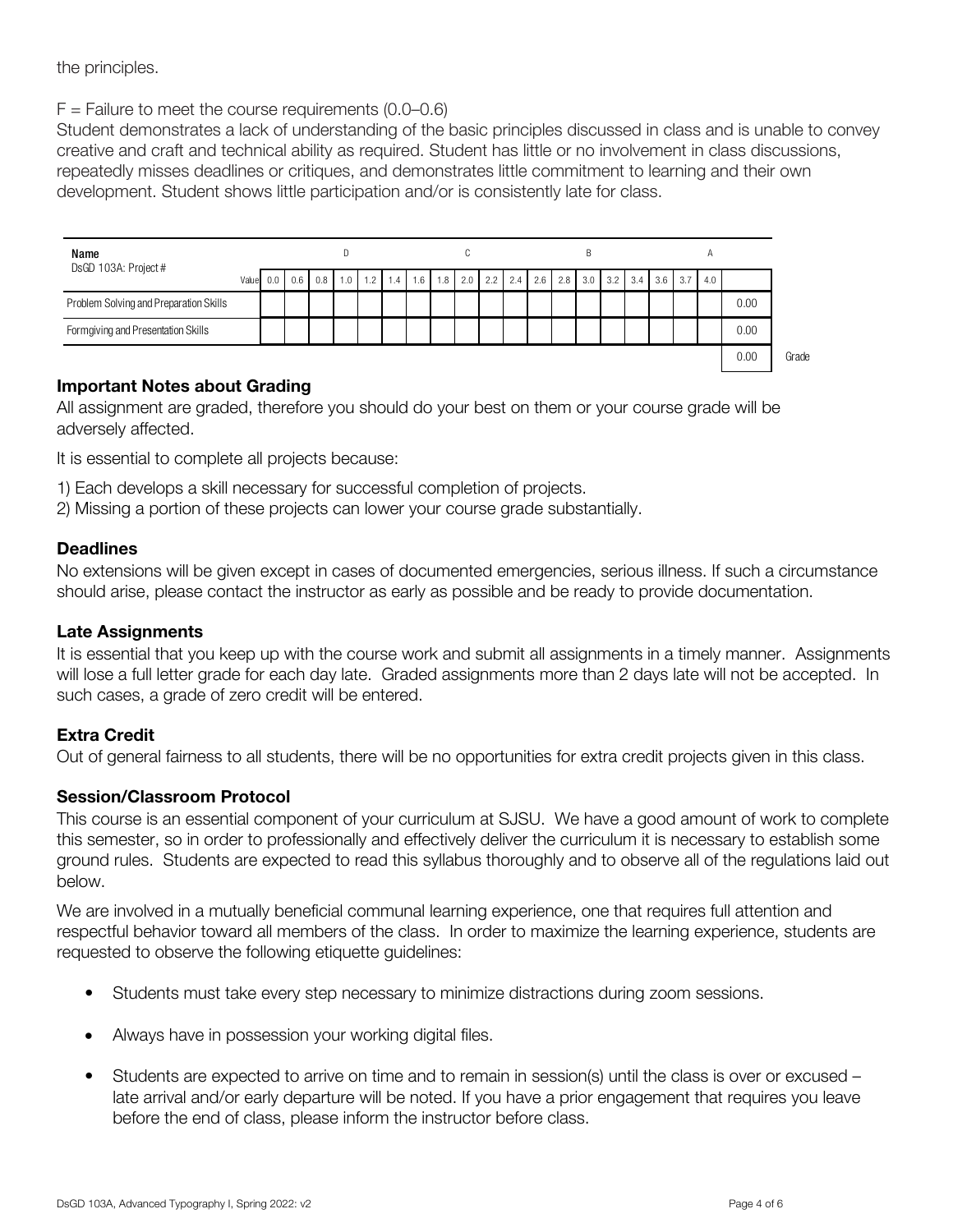- Announcements, handouts, and assignments are issued at the beginning of class, via email, or canvas. It is your responsibility to inform yourself of any announcements or requirements that you miss due to missed days or late arrivals.
- No eating or drinking in class, strictly enforced.

### University Policies

Per University Policy S16-9, university-wide policy information relevant to all courses, such as academic integrity, accommodations, etc. are available on Office of Graduate and Undergraduate Programs' and Academic Senate website.

http://www.sjsu.edu/gup/syllabusinfo/ https://www.sjsu.edu/senate/university-policies/policies-by-category/policy-grades-registration-fees-schedule.php

### Campus Emergency Numbers

Police 911 Escort Service 4-2222

# COVID-19 Vaccination Information

https://www.sjsu.edu/healthadvisories/vaccination.php

…masks or face coverings must be worn by everyone while inside campus facilities… strictly enforced.

### **DsGD 103A, Advanced Typography I, Spring 2022, Course Schedule**

All dates are subject to change with notice given at a prior meeting.

|                | Week            | Date      | Topics, Readings, Assignments, Deadlines |
|----------------|-----------------|-----------|------------------------------------------|
| $\mathbf{1}$   | 1Th             | 01   27   | project discussions                      |
| $\overline{c}$ | 2T              | 02   01   | review of topics, and discussions        |
| 3              | 2Th             | 02   03   | individual discussions                   |
| $\overline{4}$ | 3T              | 02   08   | research outlines completed              |
| 5              | 3 Th            | 02 10     | individual discussions                   |
| 6              | 4T              | 02 15     | reviews, and discussions                 |
| $\overline{7}$ | 4 Th            | $02$   17 | individual discussions                   |
| 8              | 5T              | 02   22   | reviews, and discussions                 |
| 9              | 5Th             | 02   24   | individual discussions                   |
| 10             | 6 T             | 03   01   | reviews, and discussions                 |
| 11             | 6 Th            | 03   03   | individual discussions                   |
| 12             | 7T              | 03   08   | reviews, and discussions                 |
| 13             | 7 Th            | 03 10     | individual discussions                   |
| 14             | 8 T             | 03 15     | reviews, and discussions                 |
| 15             | 8 Th            | 03 17     | individual discussions                   |
| 16             | 9T              | 03   22   | completed                                |
| 17             | 9 <sub>Th</sub> | 03   24   | project discussions                      |